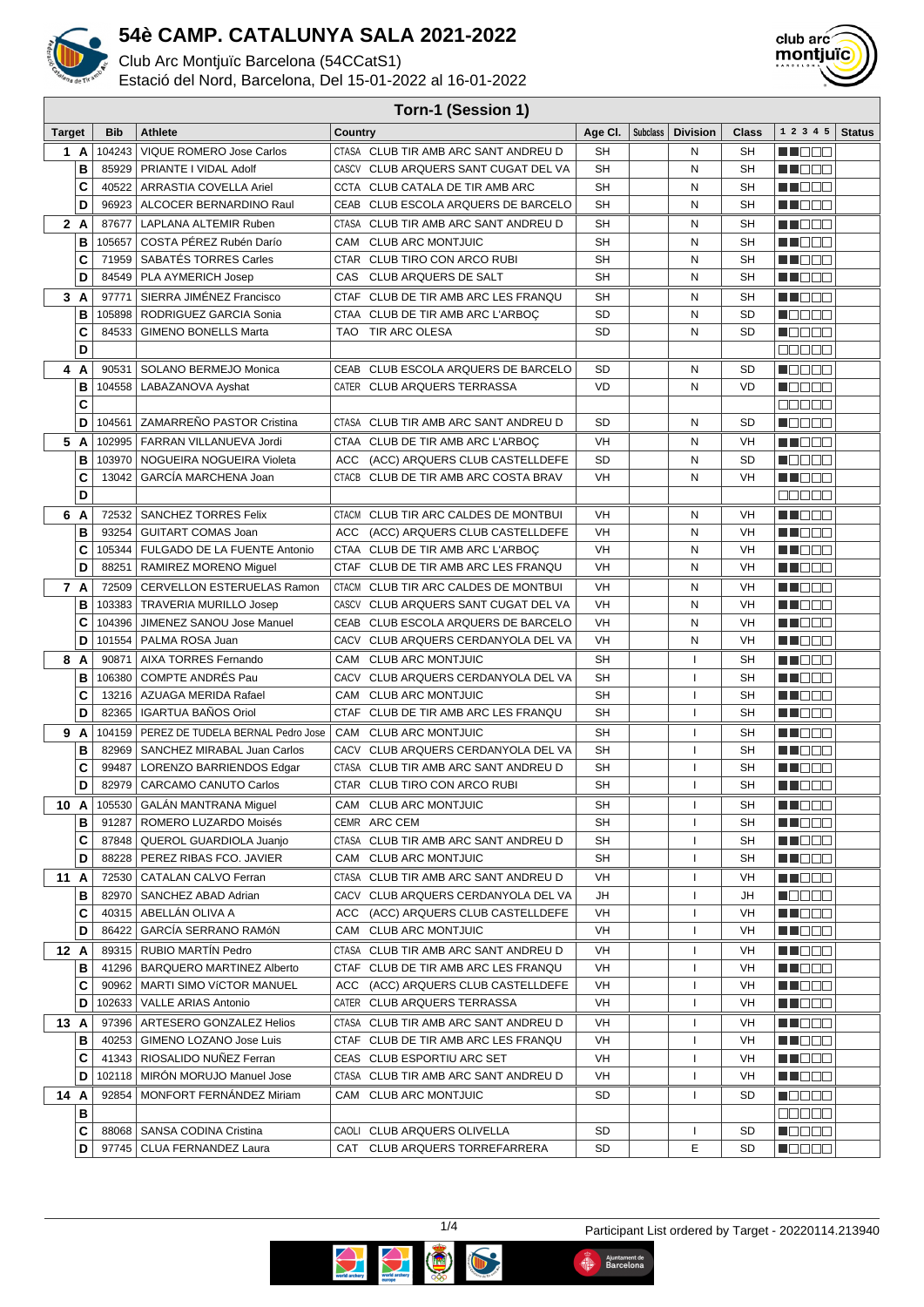

Club Arc Montjuïc Barcelona (54CCatS1)

Estació del Nord, Barcelona, Del 15-01-2022 al 16-01-2022



|      | Torn-1 (Session 1)<br>Continue |        |                                     |                                          |           |                 |                 |           |                   |               |
|------|--------------------------------|--------|-------------------------------------|------------------------------------------|-----------|-----------------|-----------------|-----------|-------------------|---------------|
|      | <b>Bib</b><br><b>Target</b>    |        | Athlete                             | Country                                  | Age Cl.   | <b>Subclass</b> | <b>Division</b> | Class     | 1 2 3 4 5         | <b>Status</b> |
| 15 A |                                | 71296  | <b>BACH MARTINEZ Margarita</b>      | CACV CLUB ARQUERS CERDANYOLA DEL VA      | <b>SD</b> |                 | $\mathbf{I}$    | SD        | MA DE L           |               |
|      | B                              | 89313  | SÁEZ TAMAYO Loli                    | CTASA CLUB TIR AMB ARC SANT ANDREU D     | <b>SD</b> |                 | $\mathbf{I}$    | <b>SD</b> | n na na n         |               |
|      | C                              | 82967  | <b>ABAD HERAS Alicia</b>            | CACV CLUB ARQUERS CERDANYOLA DEL VA      | <b>SD</b> |                 | $\mathbf{I}$    | <b>SD</b> | n de se           |               |
|      | D                              |        |                                     |                                          |           |                 |                 |           | 88888             |               |
| 16 A |                                |        | 18016   FERNANDEZ BUIL Xavier       | CAMO CLUB ARQUERS MONTSANT               | <b>SH</b> |                 | L               | <b>SH</b> | M BER             |               |
|      | B                              | 1666   | <b>MARTINEZ MARTINEZ Dioni</b>      | CAMO<br><b>CLUB ARQUERS MONTSANT</b>     | <b>SH</b> |                 | L               | <b>SH</b> | MA NA NA          |               |
|      | C                              | 93785  | SIERRA MARTINEZ Alex                | CTAF CLUB DE TIR AMB ARC LES FRANQU      | <b>SH</b> |                 | L               | <b>SH</b> | MT DE E           |               |
|      | D                              | 108260 | PLA CASELLAS ADRIà                  | CAS<br>CLUB ARQUERS DE SALT              | <b>SH</b> |                 | L               | <b>SH</b> | MT EE S           |               |
| 17 A |                                | 103125 | <b>CACERES GALLEGO Jose Antonio</b> | CTASA CLUB TIR AMB ARC SANT ANDREU D     | SН        |                 | L               | SH        | n in Biblio       |               |
|      | B                              | 90398  | GONZÁLEZ POLAINA David              | CCTA CLUB CATALA DE TIR AMB ARC          | <b>SH</b> |                 | L               | <b>SH</b> | MN OO O           |               |
|      | C                              | 16716  | <b>AMAT BERTRAN Juli</b>            | CTACB CLUB DE TIR AMB ARC COSTA BRAV     | VH        |                 | L               | <b>VH</b> | N N E E           |               |
|      | D                              | 98966  | <b>RARIS CRESPO Manel</b>           | CAM CLUB ARC MONTJUIC                    | <b>SH</b> |                 | L               | <b>SH</b> | MT EE E           |               |
| 18   | A                              | 18387  | <b>LORENZ JORNALET Jordi</b>        | CTASA CLUB TIR AMB ARC SANT ANDREU D     | SН        |                 | L               | <b>SH</b> | MT E E E          |               |
|      | B                              | 71183  | RUIZ CABEZA Juan Jose               | CCTA CLUB CATALA DE TIR AMB ARC          | <b>SH</b> |                 | L               | <b>SH</b> | MT EE S           |               |
|      | C                              | 92951  | <b>SALERNO Marco</b>                | CTACB CLUB DE TIR AMB ARC COSTA BRAV     | <b>SH</b> |                 | L               | <b>SH</b> | MI DE E           |               |
|      | D                              | 88067  | ALMIRALL PAÜLS Jordi                | CAOLI CLUB ARQUERS OLIVELLA              | <b>SH</b> |                 | L               | SH        | MI DE L           |               |
| 19   | A                              |        | 103131   MARTINEZ Oriol             | CTASA CLUB TIR AMB ARC SANT ANDREU D     | SH        |                 | L               | SH        | MA NA NA          |               |
|      | B                              | 42895  | MORENO ALEJOS Fortunato             | CACV CLUB ARQUERS CERDANYOLA DEL VA      | VH        |                 | L               | VH        | ma man            |               |
|      | C                              | 71088  | ALVAREZ MARTINEZ Avelino            | CTACB CLUB DE TIR AMB ARC COSTA BRAV     | <b>SH</b> |                 | L               | <b>SH</b> | N N N N N         |               |
|      | D                              | 71306  | FLORES DELGADO Enrique              | CTAR CLUB TIRO CON ARCO RUBI             | <b>SH</b> |                 | L               | <b>SH</b> | N N N N N         |               |
| 20 A |                                | 34482  | <b>IGARTUA MOLLFULLEDA Josep</b>    | CTAF CLUB DE TIR AMB ARC LES FRANQU      | VH        |                 | L               | <b>VH</b> | M DER             |               |
|      | B                              | 40927  | RUIZ PÉREZ JOSé LUIS                | <b>CLUB D'ARQUERS CATALUNYA</b><br>CACAT | VH        |                 | L               | VH        | MA MARIT          |               |
|      | C                              | 85928  | <b>CANDEAL BANUS Josep</b>          | CTAF CLUB DE TIR AMB ARC LES FRANQU      | VH        |                 | L               | <b>VH</b> | n in Film         |               |
|      | D                              | 42490  | <b>LANAS BLASCO Gonzalo</b>         | CTAR CLUB TIRO CON ARCO RUBI             | VH        |                 | L               | VH        | MN 888            |               |
| 21   | A                              | 14395  | SÁNCHEZ LAMARCA Josep               | CCTA CLUB CATALA DE TIR AMB ARC          | VH        |                 | L               | VH        | M BER             |               |
|      | B                              | 72281  | PÉREZ MESAS José                    | ASSOCIACIÓ ESPORTIVA CULTURAL<br>AECP    | VH        |                 | L               | VH        | n na na n         |               |
|      | C                              | 86141  | <b>MORERA RIERA Josep</b>           | CTAF CLUB DE TIR AMB ARC LES FRANQU      | VH        |                 | L               | VH        | an di Biblio      |               |
|      | D                              | 91075  | <b>AGUIRRE POLO Montse</b>          | CCTA CLUB CATALA DE TIR AMB ARC          | <b>SD</b> |                 | L               | <b>SD</b> | N E E E E         |               |
| 22 A |                                | 71858  | <b>MARTÍNEZ BAZAN Tania</b>         | CCTA CLUB CATALA DE TIR AMB ARC          | <b>SD</b> |                 | L               | <b>SD</b> | n de e e          |               |
|      | B                              | 101437 | <b>MARTINEZ OCHOA Rosa</b>          | CTAF CLUB DE TIR AMB ARC LES FRANQU      | <b>SD</b> |                 | L               | <b>SD</b> | n Oo Oo           |               |
|      | C                              | 89766  | <b>DELGADO FALCON Maria Jose</b>    | CACV CLUB ARQUERS CERDANYOLA DEL VA      | SD        |                 | L               | <b>SD</b> | n de sa           |               |
|      | D                              |        |                                     |                                          |           |                 |                 |           | a de e e          |               |
| 23   | A                              | 106559 | MARTINEZ PÉREZ Edurne               | CTTA CLUB TAU DE TIR AMB ARC             | AD        |                 | R               | AD        | N E E E E         |               |
|      | B                              | 103905 | <b>DELCLOS URAT Yusuf</b>           | CTAF CLUB DE TIR AMB ARC LES FRANQU      | AH        |                 | N               | AH        | n se se           |               |
|      | C                              | 102997 | VIÑALS MARQUEZ Pau                  | CTAP CLUB DE TIR AMB ARC PARDINYES       | AD        |                 | R               | AD        | 1   8   8   8   8 |               |
|      | D                              |        |                                     |                                          |           |                 |                 |           | ana an            |               |

#### **Torn-2 (Session 2) Target Bib Athlete Country Country Age Cl.**  $\left| \text{ Subclass} \right|$  Division **Class**  $\left| \begin{array}{c} 1 & 2 & 3 & 4 & 5 \end{array} \right|$  Status **1 A** | 104092 GALÁN IGNACIO Gael CAM CLUB ARC MONTJUIC EH EH R EH  $\blacksquare$ **B** 105582 AMIGO GUTIÉRREZ LUCÍA CEAB CLUB ESCOLA ARQUERS DE BARCELO BD R R BD  $\blacksquare$ **C** 104597 GONZALEZ HERNANDEZ Pablo CTALL CLUB TIR AMB ARC LLEIDA EH R R R **MODDE D**  $\Box \Box \Box \Box \Box$ **2 A** 101308 PEREZ DE TUDELA ALBALAT Laia CAM CLUB ARC MONTJUIC AD AD R AD Maaaa **B** 96210 GEORGIEV KRASTEV Ivan CEAB CLUB ESCOLA ARQUERS DE BARCELO AH R AH  $\blacksquare$ **C** 93220 ROMERO VALERO Paula CASCV CLUB ARQUERS SANT CUGAT DEL VA AD R AD  $\blacksquare$ **D** 98545 GONZÁLEZ HERNANDEZ Daniel CTALL CLUB TIR AMB ARC LLEIDA | AH | R | AH  $\blacksquare$ **3 A** 95611 AIXA MARTÍNEZ Nicolás CAM CLUB ARC MONTJUIC AH AH R AH **N**OOOO **B** 81874 GARCÍA CALLEJÓN Unai CAAC CLUB DE TIR AMB ARC CONSTANTI AH C AH  $\blacksquare$ **C** 102997 VILANOVA DÍAZ Alba CTAP CLUB DE TIR AMB ARC PARDINYES AD R AD  $\blacksquare$  $\blacksquare$  $\blacksquare$ **D** 106319 SERRA TRENCANSKA MARTÍ CACAM CLUB ARQUERS CAMBRILS AH AH C AH **REDEEN 4 A** 102121 QUINTANA SANGCHAITAWEERUX Pasid CAM CLUB ARC MONTJUIC **IH R** R H  $\blacksquare$ **B** 84472 GARCIA BALMASEDA Claudia TAO TIR ARC OLESA ID D R DD **Macao C** 94844 PEREZ DE TUDELA ALBALAT Maria CAM CLUB ARC MONTJUIC **ID** D R DD **HOOOO D**  $\Box \Box \Box \Box \Box$ **5 A** 101910 MACIÀ LLOVERA Aleix CAM CLUB ARC MONTJUIC IH R IH n de de **B** 84682 GABRIEL GOMEZ MARTÍ CASCV CLUB ARQUERS SANT CUGAT DEL VA IH R IH **NOCE C** 89040 BORRULL SOLANES Arnau CACAM CLUB ARQUERS CAMBRILS **IH R IH** <u>Lace</u> **D** 92511 ESPÈS DE HARO Daniel TAO TIR ARC OLESA IM R IH R R IH **NOCOC**



2/4 Participant List ordered by Target - 20220114.213940

d.

Ajuntament de<br>Barcelona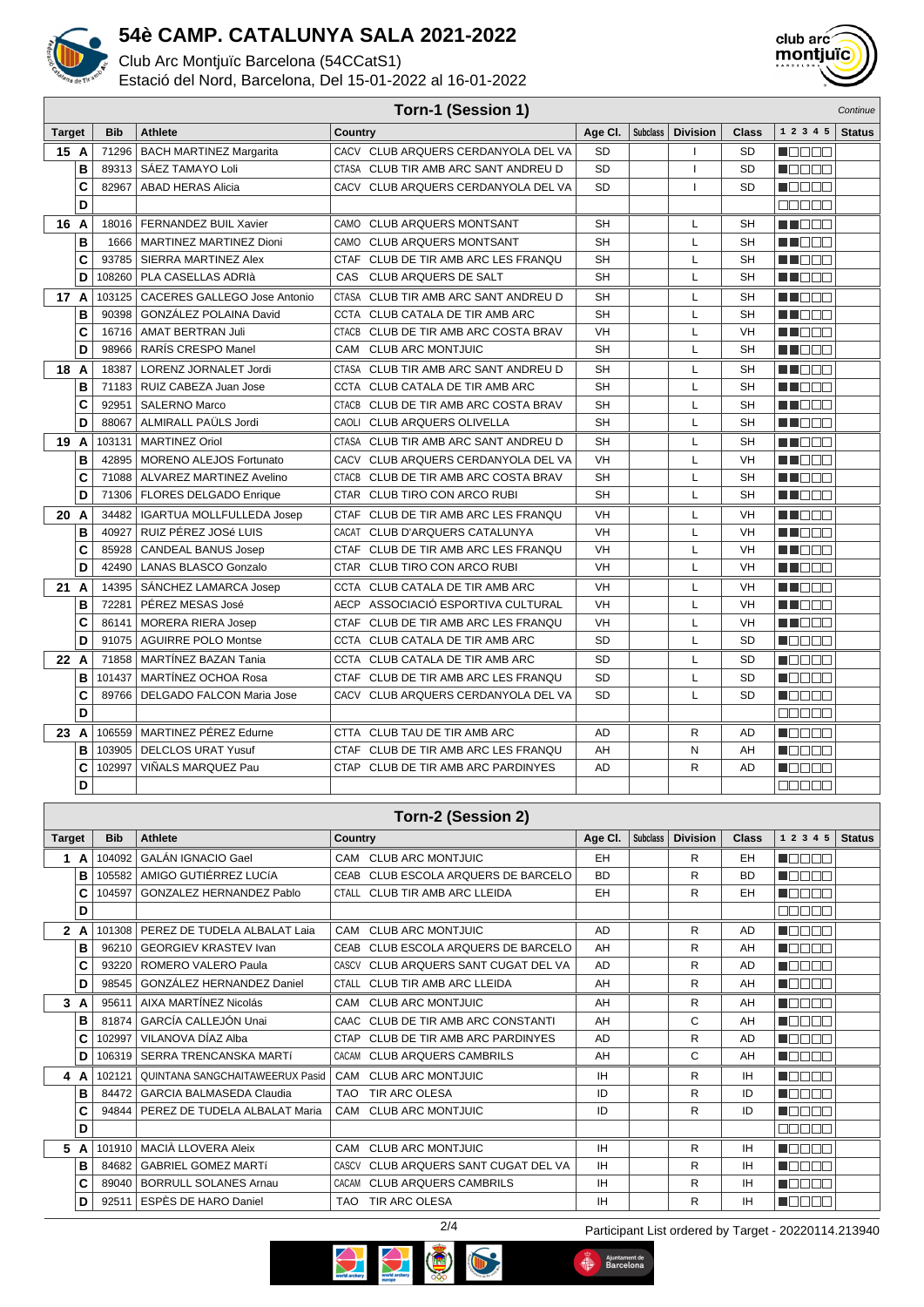

Club Arc Montiuïc Barcelona (54CCatS1)

Estació del Nord, Barcelona, Del 15-01-2022 al 16-01-2022



**Torn-2 (Session 2)** Continue

#### **Target Bib Athlete Country Age Cl. Subclass Division Class 1 2 3 4 5 Status 6 A** 89484 GALÁN IGNACIO Miguel CAM CLUB ARC MONTJUIC IH R R H  $\blacksquare$ **B** 106879 ROSELL NICOLAU Pep CTAP CLUB DE TIR AMB ARC PARDINYES | IH | R | IH **NOODD C** <u>onnoc</u> **D** 103985 SOLA GUIRFANOVA Alexandra CACAM CLUB ARQUERS CAMBRILS ID E R ID  $\blacksquare \square \square \square \square$ **7 A** 72679 MOLÍ ASTUDILLO Yanay (CACAM CLUB ARQUERS CAMBRILS CD CD R R CD **HERRIT B** 89778 GARCÍA CAMPOS Izaskun CACV CLUB ARQUERS CERDANYOLA DEL VA CD R R CD M DO D **C** 94375 SERRA GONZALEZ Emma CTALL CLUB TIR AMB ARC LLEIDA CD CD R R CD <u> El See</u> **D** 84484 GARCIA BALMASEDA Ainara TAO TIR ARC OLESA CD CD R R CD **HERRICA 8 A** 98244 CARNICERO HUERTA DENÍS CTAA CLUB DE TIR AMB ARC L'ARBOÇ CH R R CH n de de **B** 00000 **C** 106426 CASTELLVÍ MARÍN Joan CTTA CLUB TAU DE TIR AMB ARC CH R R CH  $\blacksquare$ **D** 103012 PARDILLOS PÉREZ Alvaro CACAM CLUB ARQUERS CAMBRILS CH R R CH **HELLER 9 A** 94251 GONZALEZ GRAU Joan CLUB ARC MONTJUIC JH JH R JH **NOBER B** 71973 CAMI BLAZQUEZ Guerau CTAF CLUB DE TIR AMB ARC LES FRANQU CH R R CH **NODDE C** 102808 ALSINA MOLINS Berta **CLUB DE TIR AMB ARC LES FRANQU** CD R R CD **HILLER D** 99548 SERRA TRENCANSKA Ian CACAM CLUB ARQUERS CAMBRILS CH CH R CH **HELLER 10 A** 103016 BARBERA LÓPEZ Núria CAAC CLUB DE TIR AMB ARC CONSTANTI JD R JD **Nacional B** 72208 DOMINGUEZ GONZALEZ Aida CTAF CLUB DE TIR AMB ARC LES FRANQU JD R R JD Ma sa s **C** 105293 ALCARAZ CASAS Elsa CTAF CLUB DE TIR AMB ARC LES FRANQU CD R CD ME OO O **D** 106425 MARTÍNEZ PÉREZ Iván CLUB TAU OL TIR AMB ARC CH R R CH Maaaa **11 A** 00000 **B DODDE C** 87710 GALLARDO FONOYET Arnau CTAF CLUB DE TIR AMB ARC LES FRANQU CH R R CH **RADOR D** 81883 GARCÍA CALLEJÓN Leire CAAC CLUB DE TIR AMB ARC CONSTANTI CD R CD **HENDER 12 A** 72188 PLA MANJAVACAS Aina TAO TIR ARC OLESA JD JD R JD n Belgin **B** 97745 CLUA FERNÁNDEZ Laura CAT CLUB ARQUERS TORREFARRERA SD R R SD **NODEE C DODDI D** 98197 PUJOL SENDRA Montse CAOLI CLUB ARQUERS OLIVELLA SD SD R R SD **REFERE 13 A** 103010 JACOBS GALLINAT Julia CACAM CLUB ARQUERS CAMBRILS CD E R CD **HELLING B** 106424 CHAPARRO STRUZHYNSKA Alexandra CTTA CLUB TAU DE TIR AMB ARC CD E R CD **HENDER C** 92578 MONTERO CAPELLADES Blai CAM CLUB ARC MONTJUIC JH E R JH  $\blacksquare$ **D** 91663 ZAMORA GARCÍA Pablo CAM CLUB ARC MONTJUIC JH E R JH **NGC 88 14 A** 70660 TAJES GARCÍA Magdalena CAM CLUB ARC MONTJUIC SD E R SD **NODOO B** 90349 HERNANDEZ HIGUERA Manuel (ACC (ACC) ARQUERS CLUB CASTELLDEFE VH E R WH **REDEE C** 95125 GÓMEZ GONZÁLEZ Roberto CAM CLUB ARC MONTJUIC SH SH E R SH **HENDER D** 93221 ROMERO CONTRERAS Bruno CASCV CLUB ARQUERS SANT CUGAT DEL VA SH E R SH **HENDER 15 A** 89769 MARTÍN FERNÁNDEZ Noelia CACV CLUB ARQUERS CERDANYOLA DEL VA CD E R CD **RECOR B** 72052 BENITO SANZ Emilio-J ACC (ACC) ARQUERS CLUB CASTELLDEFE VH E C VH **MODDE C** 72168 MERCADER PÉREZ Pablo CAM CLUB ARC MONTJUIC SH SH R SH **RECE D** 70604 PEÑA CERVELLÓ Arnau CAM CLUB ARC MONTJUIC SH SH R SH **HENDER HENDER 16 A** 108257 ALVAREZ BANDALA María Fernanda CTALL CLUB TIR AMB ARC LLEIDA SD SD R R SD **B** 71881 PITARCH LAGUNA Maria CACAM CLUB ARQUERS CAMBRILS SD R R SD  $\blacksquare$ **C** 90151 MANZANERA ESTÉVEZ Cristina CAM CLUB ARC MONTJUIC SD R R SD <u>FINDER </u> **D** 00000 **17 A** 34597 GONZALEZ ASENCIO RUBÉN CTAP CLUB DE TIR AMB ARC PARDINYES SH R R SH **RECORD B** <u>onnon</u> **C** 13216 AZUAGA MERIDA Rafael CAM CLUB ARC MONTJUIC SH SH R SH **HENDE D** 41001 QUILES GARCÍA RAÜL CASCV CLUB ARQUERS SANT CUGAT DEL VA SH R R SH **HENDER 18 A** 106233 GARCÍA TARAZONA Riccardo CAOLI CLUB ARQUERS OLIVELLA SH SH R SH Mala Sila **B** nnnnn **C** 89776 GARCÍA BELLIDO VÍCTOR CACV CLUB ARQUERS CERDANYOLA DEL VA SH R R SH **HENDER D** 101733 FRAGUAS CASTANY Antoní CASCV CLUB ARQUERS SANT CUGAT DEL VA SH R SH **HENDER 19 A** 87426 TARRAGÓ MARTÍ Jordi CTAP CLUB DE TIR AMB ARC PARDINYES SH R R SH **REDDE B** 105616 GALLEGOS LOZANO Roland CATER CLUB ARQUERS TERRASSA VH R R VH **RINDER C** 97574 SINFREU VERGARA Antoni TAE TIR AMB ARC ENCAMP (TAE) VH VH R VH n i Bele **D** 96789 RUEDA CASTRO Jordi CATER CLUB ARQUERS TERRASSA VH R R VH MN O O O



Ajuntament de<br>Barcelona